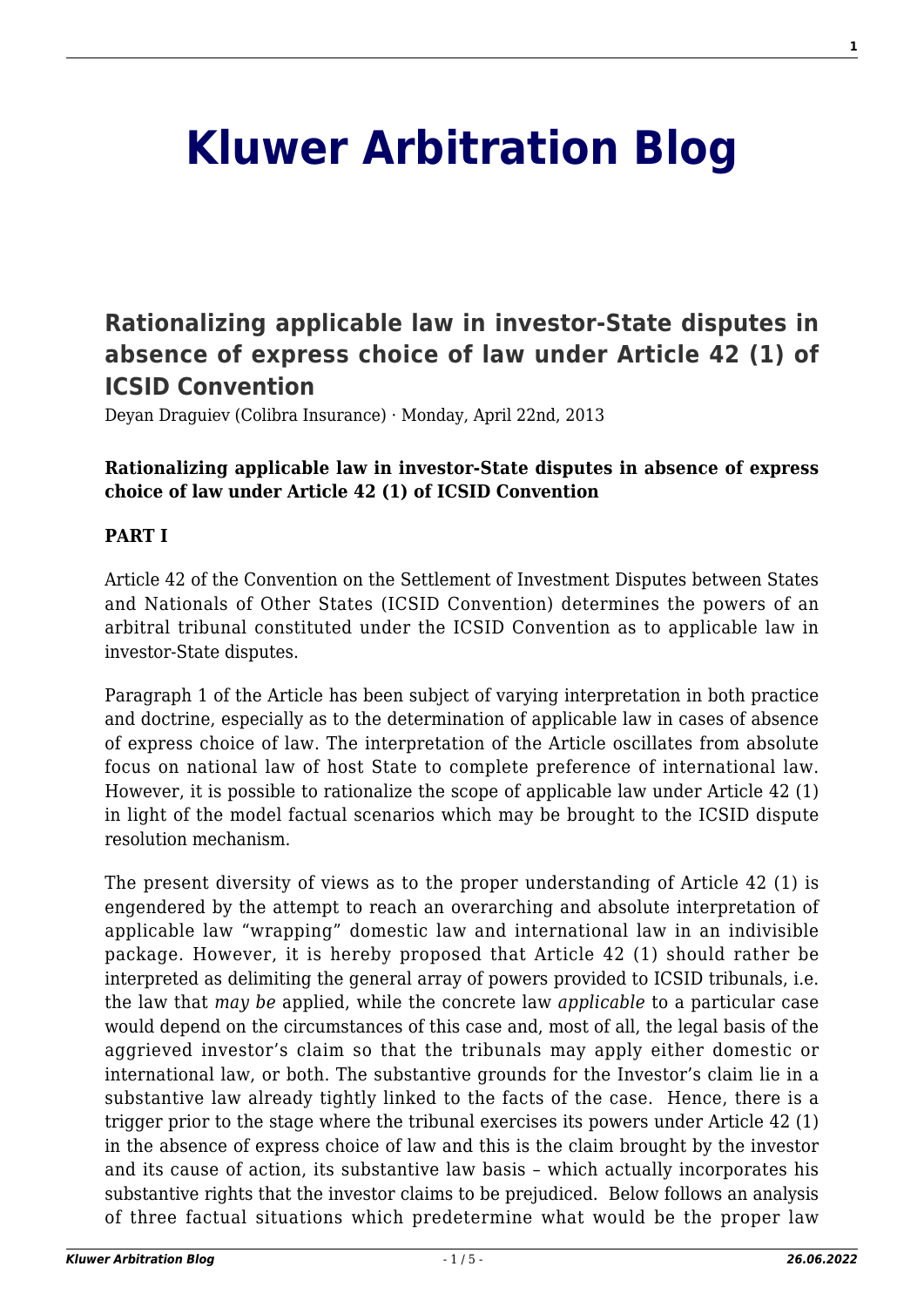determinable under Article 42 (1).

1. Scenario 1: basis of investor's claim is a national law provision of the host State.

1.1 An investor-State dispute may arise out of national legislation, for instance laws enacting incentives to investors. In such case the rights of the investor and the respective obligations of the State stem from the domestic law of the host State. Without surprise the proper applicable law would be the national law of the host state.

This may be supported by an argument borrowed from the area of private international law (conflict of laws). In a situation involving a foreign entity making investment in another country the relations between the investor and the host State has to be connected to certain legal order. Although usually located on the territory one country, the investment apparently features an international element which triggers the relevance of private international law techniques. The variety of types of rights the investor has acquired – real estate, stock/debentures, contractual *in personam* rights, intellectual property, etc., would all be granted by the national law of the host State and hence the investment would be linked in closest manner to the domestic law of the host State. On basis of these closest connecting factors the *lex proximus* should be the law of the host State.

Would there be any application of international law in this scenario? It can be argued that international law may be applicable but only to the extent it is a part of the municipal law of the host State. In such regard the starting point should be to determine the position of the host State to international law – whether a monist or dualist one, and in what manner rules of international law become incorporated in its national law. Each domestic law lays down the hierarchical place of international law, both treaties and customary international law, within its structure.

A number of tribunals (and doctrine) have considered that international law may have corrective role, derogating contrary provisions of national law, or subsidiary role if national law features lacunae to be filled by international law. However, if a national law features lacunae, the proper way to address the issue would be to seek sources of solution within the body of rules (and principles) of national law instead of direct recourse to public international law. Therefore, it is more reasonable to adopt a view based on the relevance of international law as incorporated within the host State law, as would be demonstrated by the review of case law.

### 1.2. Case law examples

In *SPP v Arab Republic of Egypt (ARB/84/3)* the dispute arose out of provisions of the national legislation of Egypt with respect to a hotel construction project adjacent to the pyramids near Cairo. The legal basis of investor's claim was the Egyptian Law No. 43 of 1974. When considering the ambit of applicable law (paras 74-80 of the award) the Tribunal acknowledged the applicability of national law of the host State. However, the Tribunal did not rule out application of rules of international law. As a theoretical consideration, it was suggested that international law would enter into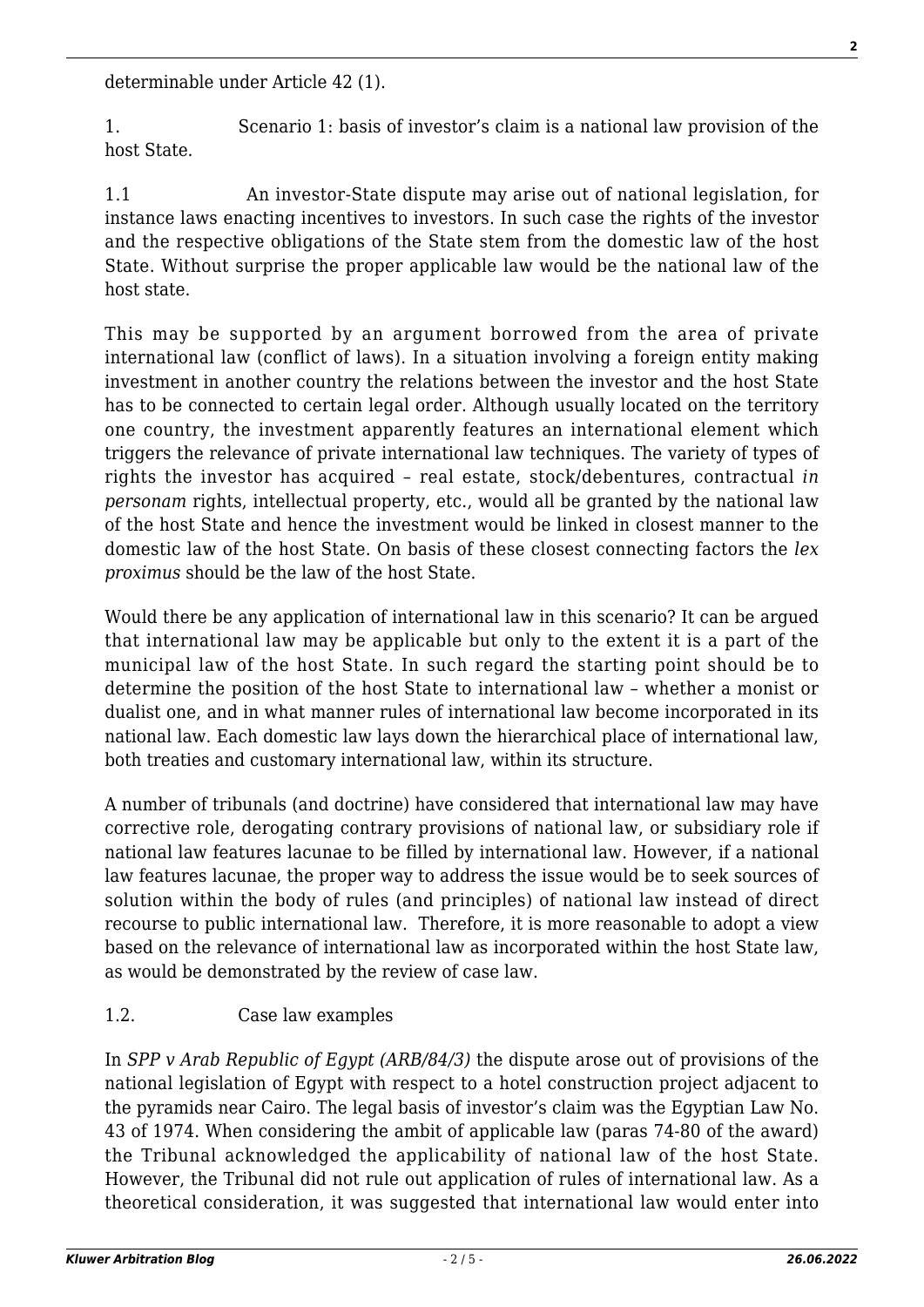play in case of lacunae to be filled by it. Moreover, the Tribunal applied rules regarding attribution of acts and omissions of State from the area of State responsibility as customary international law but it explicitly recognised that acts of State officials are in breach of principles of international law, thus considering two separate grounds for liability of Egypt – its national legislation, which the Tribunal applied, and potential violation of international standards (e.g. from customary international law), which streamlines the role of application of international law rules such as those on attribution from the area of State responsibility.

Similarly, in *Tradex Hellas v Republic of Albania (ARB/94/2)*, the cause of action of the investor was Albanian Law No. 7764 of 1993. The Tribunal reasoned (para 69 of the award) that the proper applicable law should be the law of the host State. International law could have been invoked only to the extent of interpretation of concepts such as expropriation that were already incorporated in the national legislation of the host State (Albania).

The decision of the Annulment Committee in *Wena Hotels v Arab Republic of Egypt (ARB/98/4)* can be interpreted as an argument in the same vein. The Committee had to establish the relationship between domestic Egyptian law and application of international law and whether the Tribunal in the case made manifestly erroneous application of law. The Committee based its conclusions regarding the role of international law upon Egyptian constitution which granted priority of international law instruments over national legislation. Therefore it may be construed that the applicability of rules of international law does not draw upon the postulate of Article 42 (1) alone but it is triggered by the place of international law within the system of particular domestic law, as a result of which the Tribunal may make recourse to it. In such a case international law can have a corrective, supplementary or controlling function – but this would be so by virtue of international law's position as being incorporated in municipal law, and not merely due to the second sentence of Article 42 (1).

2. Scenario 2: basis of investor's claim is a direct "nexus" with the host State

2.1. This point first begs clarification of the term "nexus". A "nexus" may be understood as a contractual link or a unilateral grant of rights, i.e. license, concession, authorization, permit, etc. in both cases establishing direct connection between the investor and the State. The analysis of this situation is to a significant extent similar to the one in Scenario 2. The primary applicable rules would be those particular rules governing the nexus-based relationship. Since the nexus is a national law instrument, any relevant rules of national law should be applied as well.

It is possible that the parties to a contractual nexus, i.e. the investor and the State, choose applicable law different from the national law of the host State, given that this national law allows so. This choice of law, if properly made, seems to divert the applicable law under Article 42 (1) away from the national law of the host State. However, two possible corrections may be pertinent in this regard:

First, by virtue of a general technique of private international law, the choice of law of

**3**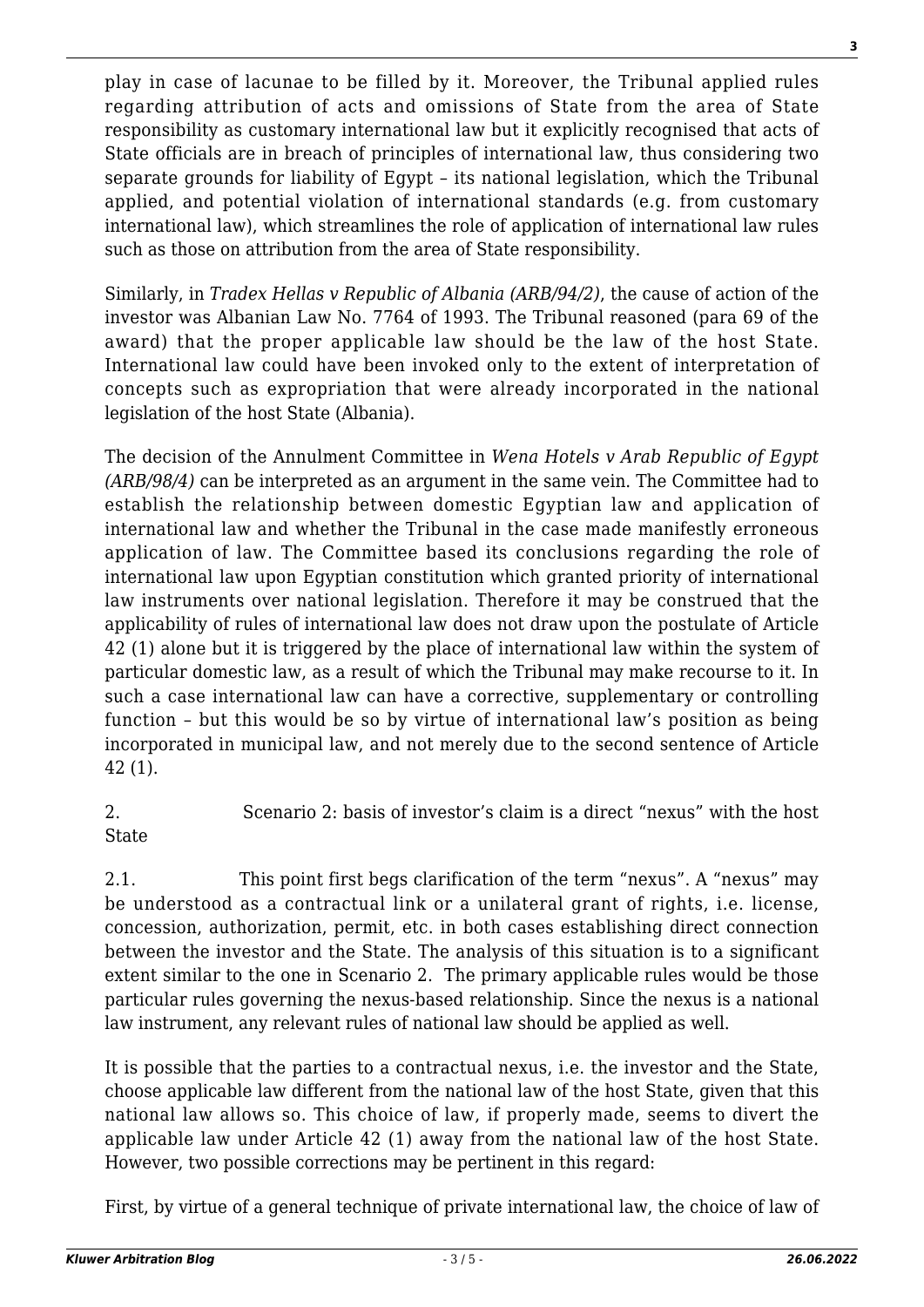the nexus would not possibly derogate from cornerstone provisions of host State law, e.g. overriding mandatory rules, public policy, etc. so that these may be relevant to the application of the chosen law and thus, again, bring host State national law to the front.

Second, even if the parties to the nexus (most often a contract) opt for law applicable to the nexus other than that of the host State, the relationship between the investor and the State yet remains in closest connection to the host State and, therefore, its national law. If the *lex proximus* is in fact the law of the host State, this would suggest to the arbitral tribunal that the national law should be applied in its entirety without regard to the choice of law stipulated in the nexus.

The role of international law in such a situation would be as in Scenario 1.

*To make sure you do not miss out on regular updates from the Kluwer Arbitration Blog, please subscribe [here](http://arbitrationblog.kluwerarbitration.com/newsletter/). To submit a proposal for a blog post, please consult our [Editorial Guidelines.](http://arbitrationblog.kluwerarbitration.com/editorial-guidelines/)*

#### **Profile Navigator and Relationship Indicator**

Offers 6,200+ data-driven arbitrator, expert witness and counsel profiles and the ability to explore relationships of 13,500+ arbitration practitioners and experts for potential conflicts of interest.

#### [Learn how](https://www.wolterskluwer.com/en/solutions/kluwerarbitration/practiceplus?utm_source=arbitrationblog&utm_medium=articleCTA&utm_campaign=article-banner) **[Kluwer Arbitration Practice Plus](https://www.wolterskluwer.com/en/solutions/kluwerarbitration/practiceplus?utm_source=arbitrationblog&utm_medium=articleCTA&utm_campaign=article-banner)** [can support you.](https://www.wolterskluwer.com/en/solutions/kluwerarbitration/practiceplus?utm_source=arbitrationblog&utm_medium=articleCTA&utm_campaign=article-banner)